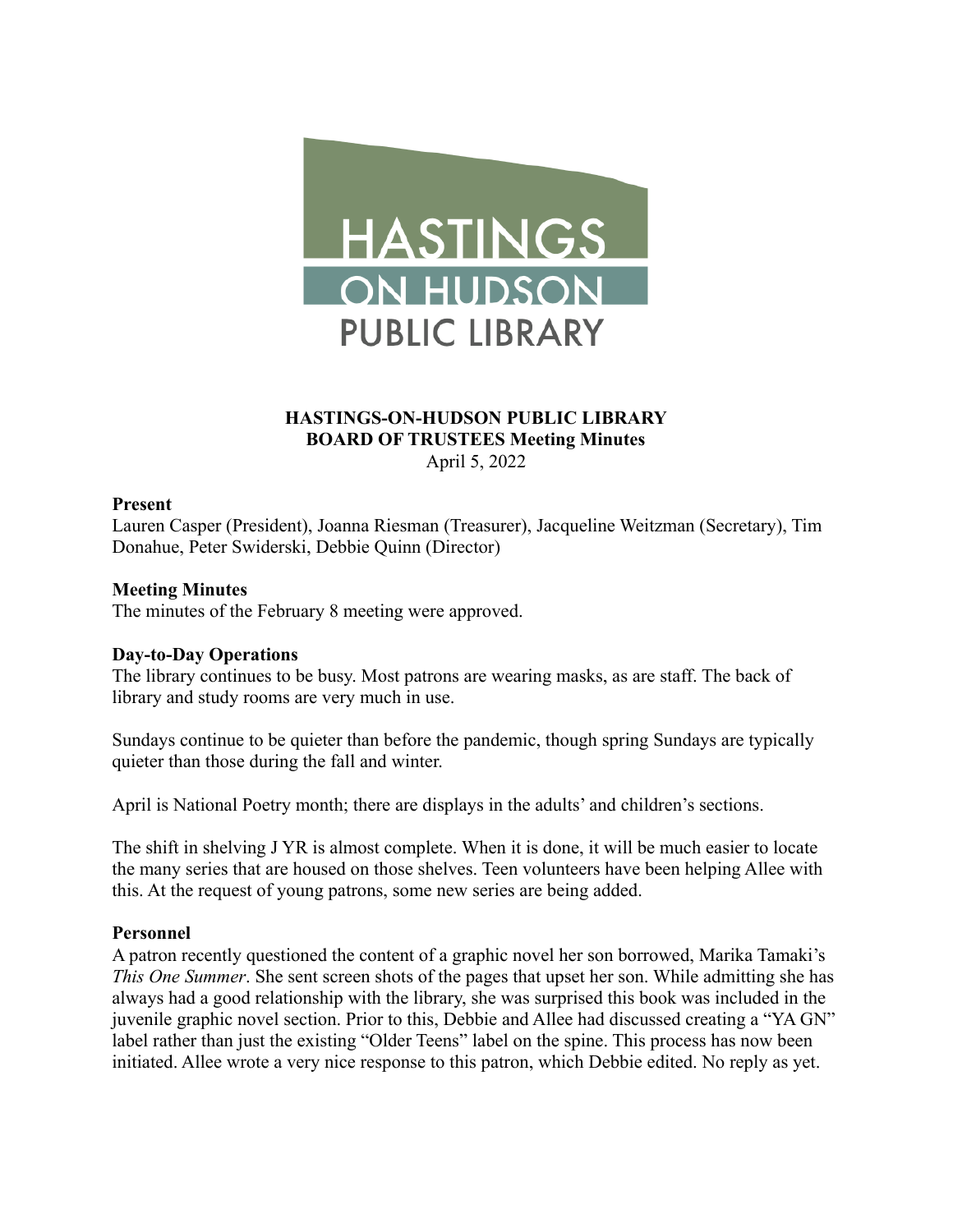In response to the above, the Board cited the American Library Association's expansive resources on advocacy, legislation, and procedures surrounding banned books.

Allee and Debbie went to Hillside Elementary School to meet with Jamie Nedwick, Library Media Specialist. They will collaborate on upcoming programs.

Peter selected 23 science fiction books to help memorialize a patron whose family gave a donation to the Friends. These selected books will each feature a book plate, the design of which comes from the patron's family.

# **Programming**

Allee is planning the summer reading program, whose theme will be "Oceans of Possibilities." In lieu of pre-made folders for all – incurring reams time and paper – participants will sign up as they come to the library. To promote sign-ups, Allee will set up a table at the Pride event in early June. Prizes will still include coupons from local merchants.

Battle of the Books will happen virtually. Allee will be running a  $4<sup>th</sup> - 7<sup>th</sup>$  grade group.

Helen and Seva will run a Greek Art Workshop on Monday, April 11<sup>th</sup> at 1:00-1:45 (K-2<sup>nd</sup>) and 2:00-2:45 (grades 3 and up).

For Earth Day, Friday, April 22, at 3:30, Allee is joining forces with the Vine Squad, for a program called "Love the Earth a Lottie." Children 7-10 will learn about invasive plants and get their hands dirty while removing them from "Lottie," the Vine Squad's adopted space in the NE corner of the Zinsser commuter lot.

Mike and Regina ran the "Keeping It Real" non-fiction book group last week. There was a lively discussion about *Just Kids.* Mike has chosen Susan Orlean's *The Library Book* for the next meeting on Friday, April 29<sup>th</sup>. The group is gaining momentum.

Both of the Gamut/Changemaker programs were terrific. The Hudson River Museum talk was well attended—about 25 to 30 people. The Rehabilitation Through the Arts on April 3 was fabulous, but there were only about 8 to 10 attendees outside of the many Friends who were there. Some of this owes to the complications and uncertainties surrounding Covid, as people budget their in-person activities.

The last of Read, Watch, Discuss will occur on Thursday, April 6 and will feature Alice Munro's story "The Bear Came over the Mountain" and its film adaptation, *Away From Her*.

*Are You Happy Now?* will be screened in the Orr Room on Thursday, April 28<sup>th</sup> at 7:00 pm. It was shot in Hastings and Yonkers and directed by our neighbor David Beinstein, who will be on hand for Q and A afterwards.